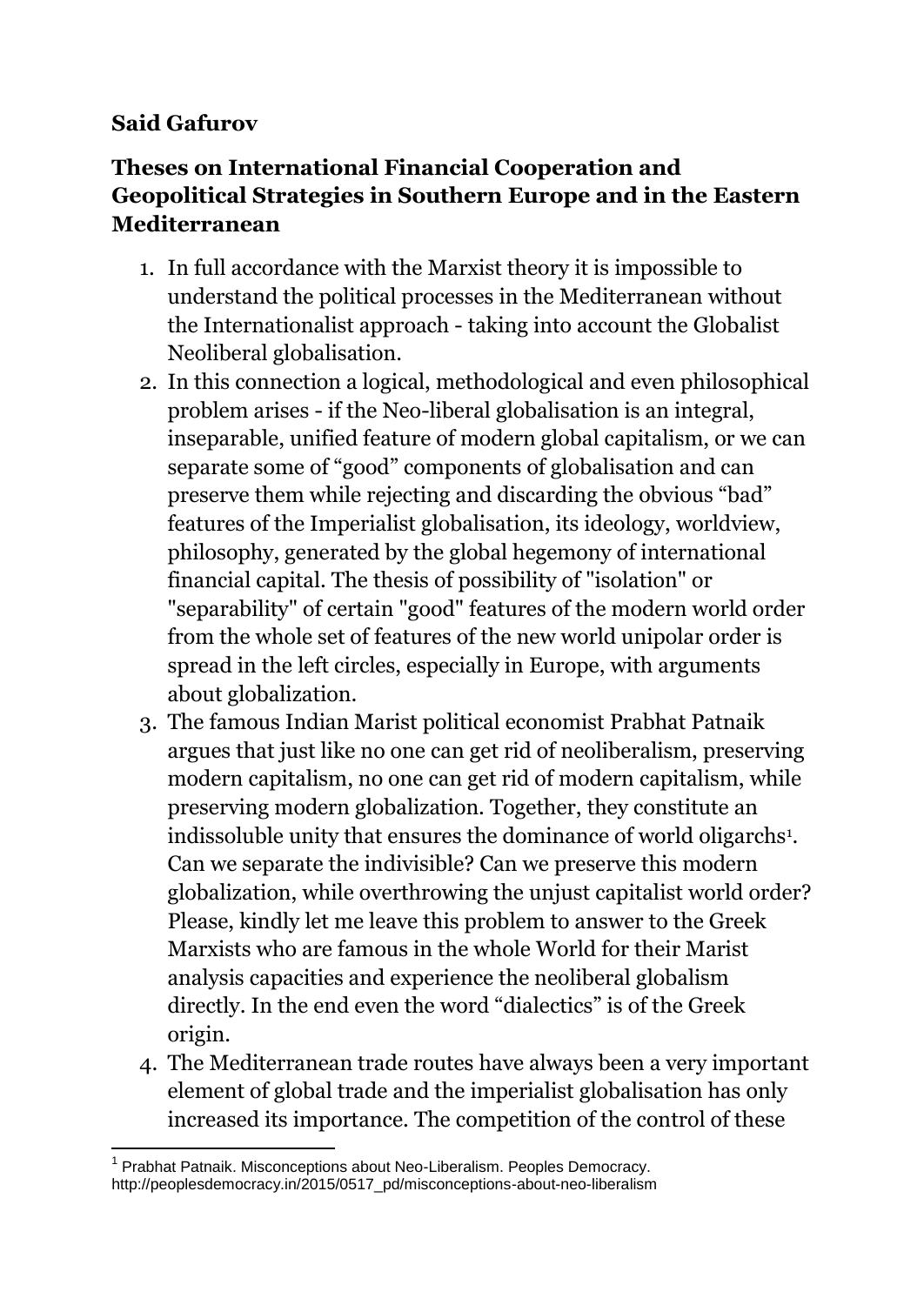routes is very high and the Greek trade capital is one of the strongest participants of this struggle.

- 5. The role of natural gas in the world energy balance is constantly growing and the previously separated regional gas markets are beginning to merge into a single global gas market, both through the supply of liquefied natural gas (LNG) and the construction of new gas pipelines. Until now the gas market has been geographically segmented: for example, market prices for gas in 2014 in the US were about \$ 100 per 1,000 cubic meters that were significantly lower than in Europe about \$ 400 in Germany and, especially, for example in Japan (about 700 dollars)<sup>2</sup> or China.
- 6. One may say that at least since 2008 a global conflict has begun for the redistribution of the world and, above all, the European and Asian gas market. The world's largest financial and industrial groups are trying to radically change the very internal structure of the gas market in all its elements. This above all suggests plans to oust Russian Gazprom from its positions.
- 7. A special role in this conflict is played by the United States. They have turned into a net exporter of gas, and their banks have financed very expensive projects for the construction of terminals for liquefying and de-liquefying of natural gas.
- 8. The stakes in this game are very large, and the strategy is planned for decades ahead. This conflict is likely to take many years.
- 9. Among other things, the Third Energy Package of the EU was implemented, which allows to cancel long-term contracts concluded with Gazprom, under the guarantees of which loans were taken for the construction of pipelines. It does not seem to be pure coincidence that final implementation of the Third Energy Package almost exactly coincided with the beginning of the bombing of Libya by the NATO, where Colonel Gaddafi had decided to take an independent position intensively invested in the liquefaction and de-liquefaction of natural gas.
- 10. Gazprom's competitors are the North American and West European energy monopolies and financial structures. It was they

 2 Konstantin Gastev. Iranian Gas is not a competitor for Gasprom. https://www.pravda.ru/economics/materials/gas/23-04-2014/1205461-iran\_gaz-0/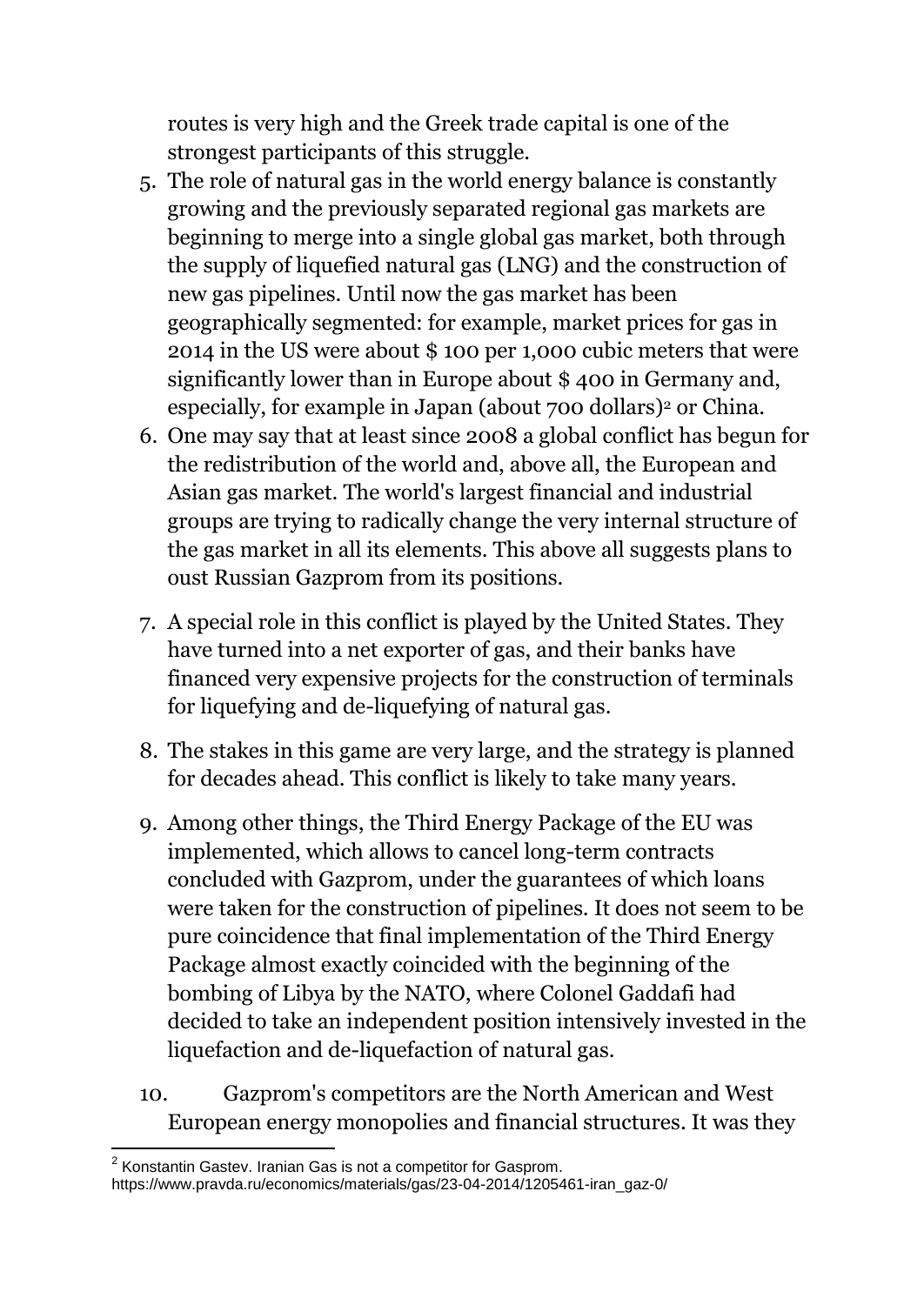who lobbied the Third energy package, which actually made any investment in any pipeline projects extremely risky, as there could be a sharp increase in interest rates on loans. Banking sanctions were added.

- 11. Now the West began to promote the concept that natural wealth is "the common heritage of mankind". Thus, the sovereignty of the states of Asia, Africa and Latin America over their natural resources is being questioned. Allegedly, "some countries have great natural resources, but they can not effectively dispose of it," and "humanity" is obliged to establish "effective control" over the natural resources of those countries that are not themselves able to master these resources. By "humanity" here is meant, of course, the West3.
- 12.Syria is the shortest and cheapest way to transport the hydrocarbons of the Persian Gulf and the Caspian region to the Mediterranean - and further to Europe. Geographically, in Iran and Iraq there are two huge oil and gas basins separated by mountains with large hydrocarbon reserves - the so-called "Southern oil and gas" adjacent to the Persian Gulf and "Northern oil and gas" in the Caspian Sea region. The development of the Northern basin, including the construction of pipelines through the territory of Iraq, Syria and Turkey is a very attractive project. And if earlier, apparently, this idea was presented by the French consortium led by Total, later negotiations were held with the Dutch-British Shell, and now the contract for the construction of a gas pipeline through the territory of Syria from Iran, Iraq, the Persian Gulf countries and, possibly, from the Caspian of deposits belongs to Stroytransgaz from Russia the CEO of it is at the same time the Chairman of the Forum of Gas Exporters ("Gas-OPEK").
- 13.In 2011 the Syrian ruling class broke apart National bourgeoisie supported Russian and Iranian gas and oil pipelines projects (above all they meant huge profits for national subcontractors) while the Comparador pro-Western bourgeoisie joined the "Arab spring" protests, led them and eventually substituted them.

-

 $^3$  Said Gafurov. Fruits of the "Arab spring" (Плоды «арабской весны»). Literaturnaya Gazeta. No.16 (6459) 23/04/2014/ http://lgz.ru/article/-16-6459-23-04-2014/plody-arabskoy-vesny/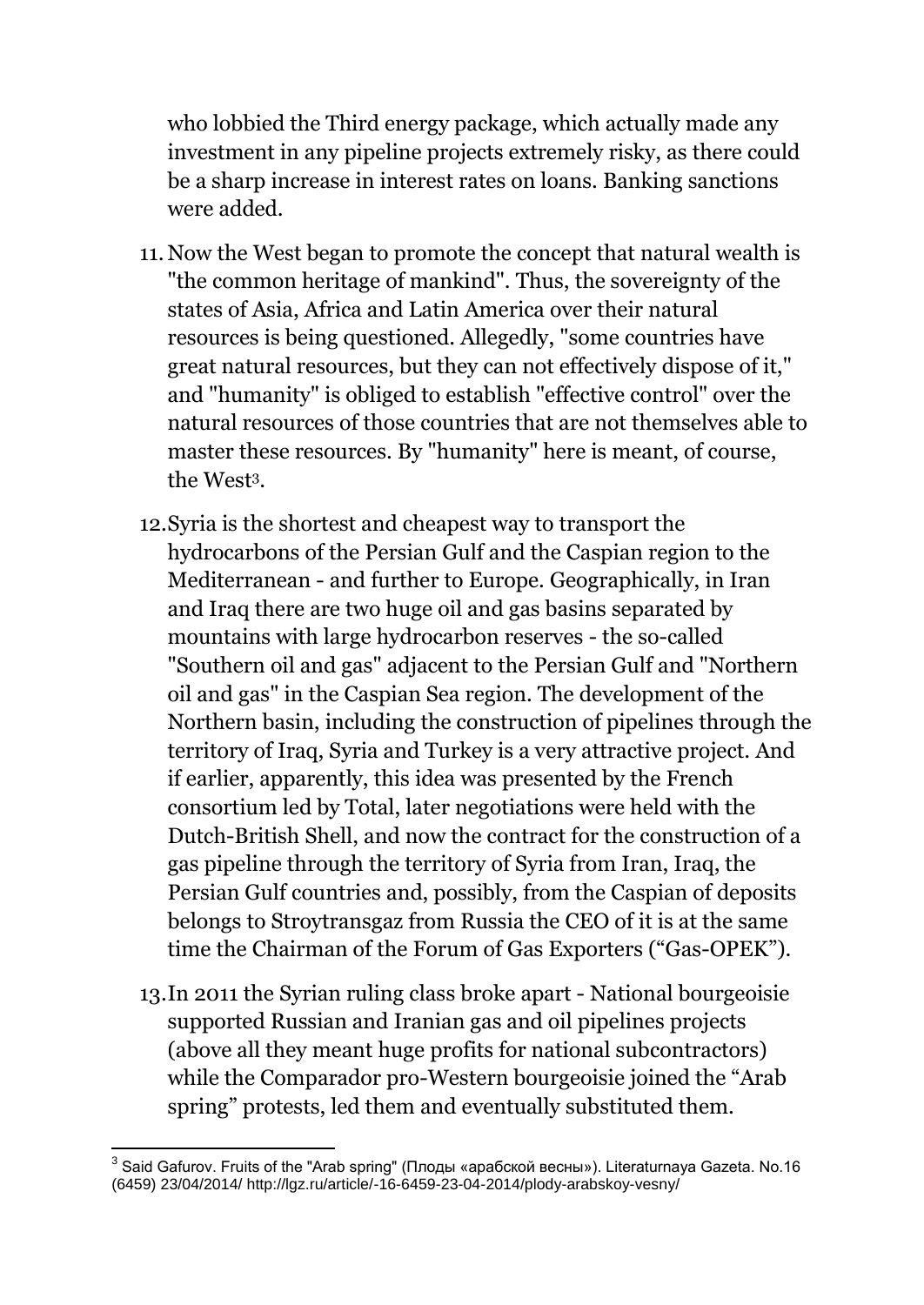Nothing personal - enters Globalisation. (This explains the fantastic amount of high-rank deserters from the Government side).

- 14.Russia is a classical bonapartiste state nowadays in Marxist terms. The foreign policy of it is rather determined by the competition of the two state owned monopolies - Rosneft and Gazprom. The struggle of the factions of the Russian oligarchy - the party of "pacification" (Gazprom - they need to sell their gas to Europe) and the party of "resistance" (Rosneft - they have no other choice but to resist the Western competition) determines the compromise which forms the foreign policy of Russia.
- 15.Russian policy in Syria is a remarkable exception Gazprom has to take a resistance position there - it has created a situation when both factions of the Russian ruling class have common position to take the resistance stance. This explains the uncommon consistency of the Russian foreign policy on Syria.
- 16.Russia has entered Syria but the role of the Russian air-forces is rather overestimated - there were only three dozens of bombers (Syrian air-forces before the conflict were numbered as 800 and it would have been much cheaper for Russia to supply the Syrian forces with ammunition, planes and instructors). The role of Russian forces was rather political than military - *not to allow the NATO to repeat in Syria what the NATO had done in Iraq, Libya, Yugoslavia or even Cote d Ivoire*, for example.
- 17.Then enters Erdogan. His position was determined by the stable confrontation between the two groups of elites-the old, mostly trade and mercantile capital, mainly from Istanbul, closely connected with the Mediterranean trade, and therefore oriented towards integration into the European Union at any cost up to the rejection of national sovereignty against mainly industrial bourgeoisie from Anatolia - the eastern, Asian part of Turkey oriented towards industrialization and rapid industrial (and agricultural on a modern basis) growth, which provided the political longevity of Erdogan.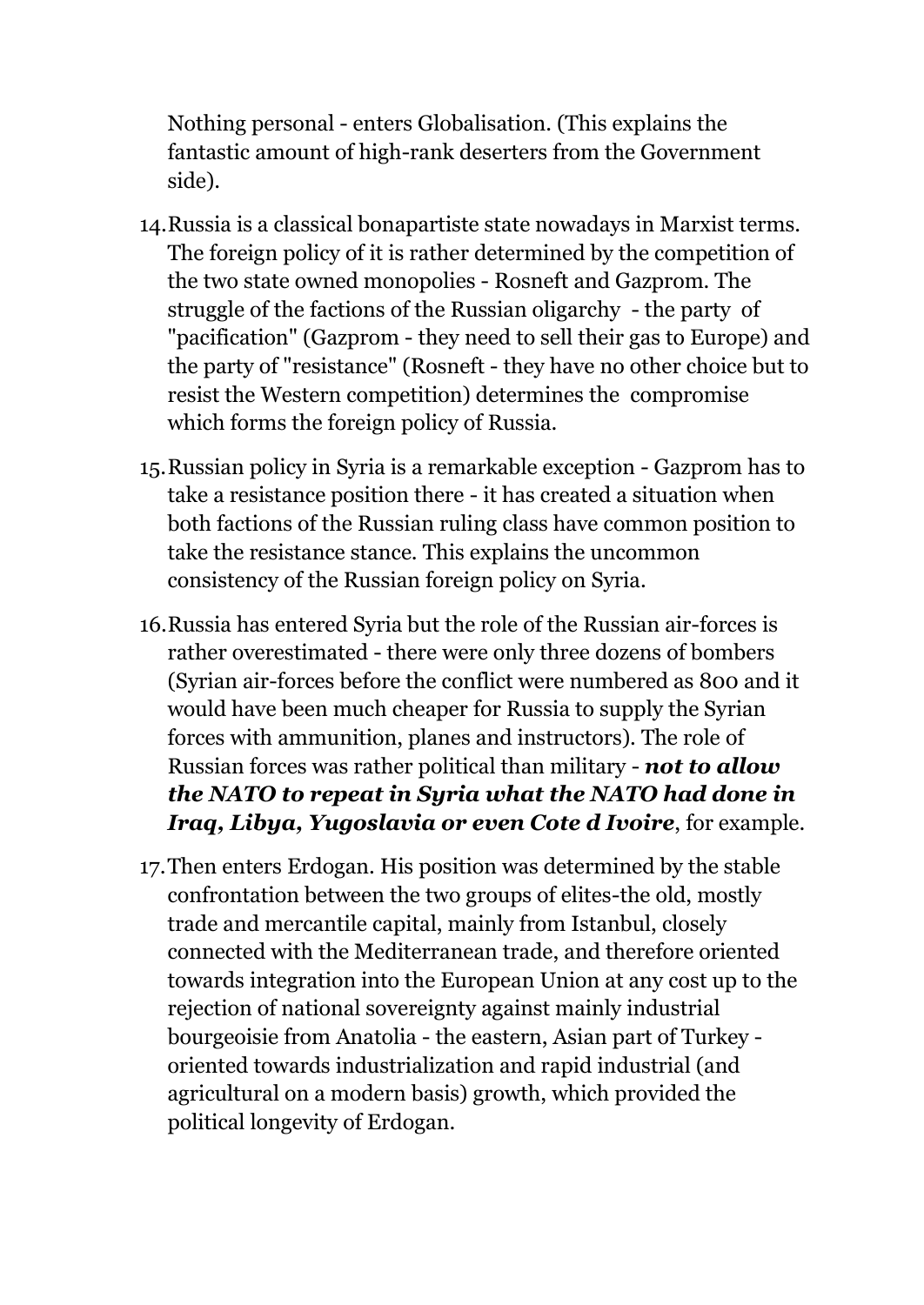- 18. The rapid economic development, the very "Turkish miracle", when the annual GDP growth was measured in double digits, closely connected with the name of Erdogan (the first half of his reign), practically ended by 2011, stopped by the consequences of the global economic crisis of 2008-2009.
- 19.Under the growing discontent of the population and business, *the Turkish leadership tried export its internal problems* by the adventuristic foreign policy (it had its own deep economic reasons - by 2011, for example, Syria became the main and successful competitor of important branches of Turkish business textile, food industry, agro-industrial complex in general, and the Turkish capital demanded that Erdogan destroyed the dangerous competitor, which he successfully did)4.
- 20. If we look at the recent history of the European Union we may see that the *German-French capital constantly needs to expand the territories under its contro*l. It needs a constant process of expanding the EU with the destruction of production in new territories, on the one hand, and the militarypolitical seizure of new markets, on the other. First, Germany and France (and the small countries of the "old" EU) destroyed production in Southern Europe (of course, in Spain "Seat", and in Italy "Fiat" still exist, but there is almost no exact engineering or machine-building in these countries, as there are no famous Greek shipyards). Then, having seized and digested the economy and production sector of these countries, German capital turned to Eastern Europe. Then, after digesting it, towards the Baltic countries, to the countries of former Yugoslavia.
- 21.The EU needs to constantly expand, destroying production in new territories and conquering new markets, otherwise it will simply collapse in competition with Chinese, Korean, Japanese, Indian, and even with Russian and American producers. The European capital can not stand for fair competition. The last in this list of countries, destroyed by German-French capital, at the moment is

-

 $^4$  Said Gafurov. There is an economic background in Erdogan's hatred of Assad (В ненависти Эрдогана к Асаду есть экономическая подоплека). Vzglyad. https://vz.ru/world/2015/12/14/783605.html.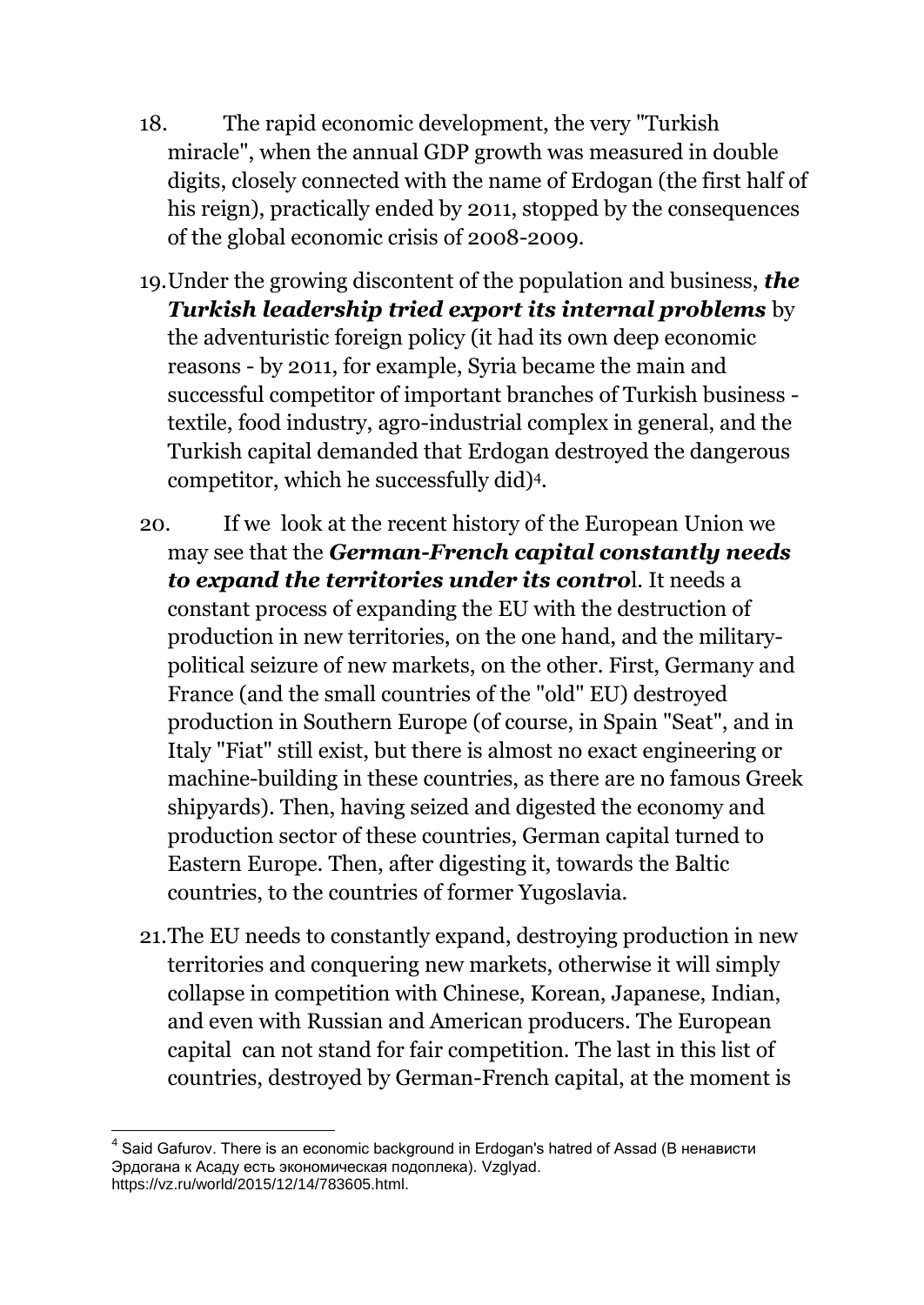Ukraine. When the European capital manage to digest it to the end, they will soon need to expand to new lands.

- 22. And Turkey is here in line, almost certainly it is in the shortlist of the following countries, which the European Union claims. Now the EU planners, the people who work out solutions, will *undoubtedly look to Turkey, which is, probably the next candidate for "democratisation".* Of course, in exchange for the destruction of industry and agriculture, it can still be admitted to the EU markets, provide for visa-free travel and all other minor privileges.
- 23. Naturally, Erdogan categorically does not perspectives like it. He is a very smart politician tactic and undoubtedly knows that his situation is not much different from Yanukovych's situation and that Europeans can do with Erdogan the same thing they did with Yanukovych. *Yanukovehisation of Erdogan* is a nice term. Of course, Turkey is not Ukraine. But in Turkey the situation for European planners has already been facilitated*: the fifth column already exists there.*
- 24. This is primarily the old Istanbul commercial capital, which has little to do with the manufacturing sector, but is very much interested in Turkey's accession to the European Union markets. And this Istanbul capital hates Erdogan, who relies on the industrialists of Anatolia.
- 25. More than this the Anatolian capital that has made Erdogan to be Erdogan, which he is now, in fact, can easily become comprador in nature as well, because production has reached a new stage, when *financial services* (for example, export services, export insurance, banking services, lending, etc.) *begin to play a more important role in their profits than production itself*. And this will make them compradores quickly enough.
- 26. In addition, Turkey has an important so-called "military" sector of the economy. In Turkey it is not so much purely military production but rather the sector of the pld economy, which has traditionally been controlled by the military from the time of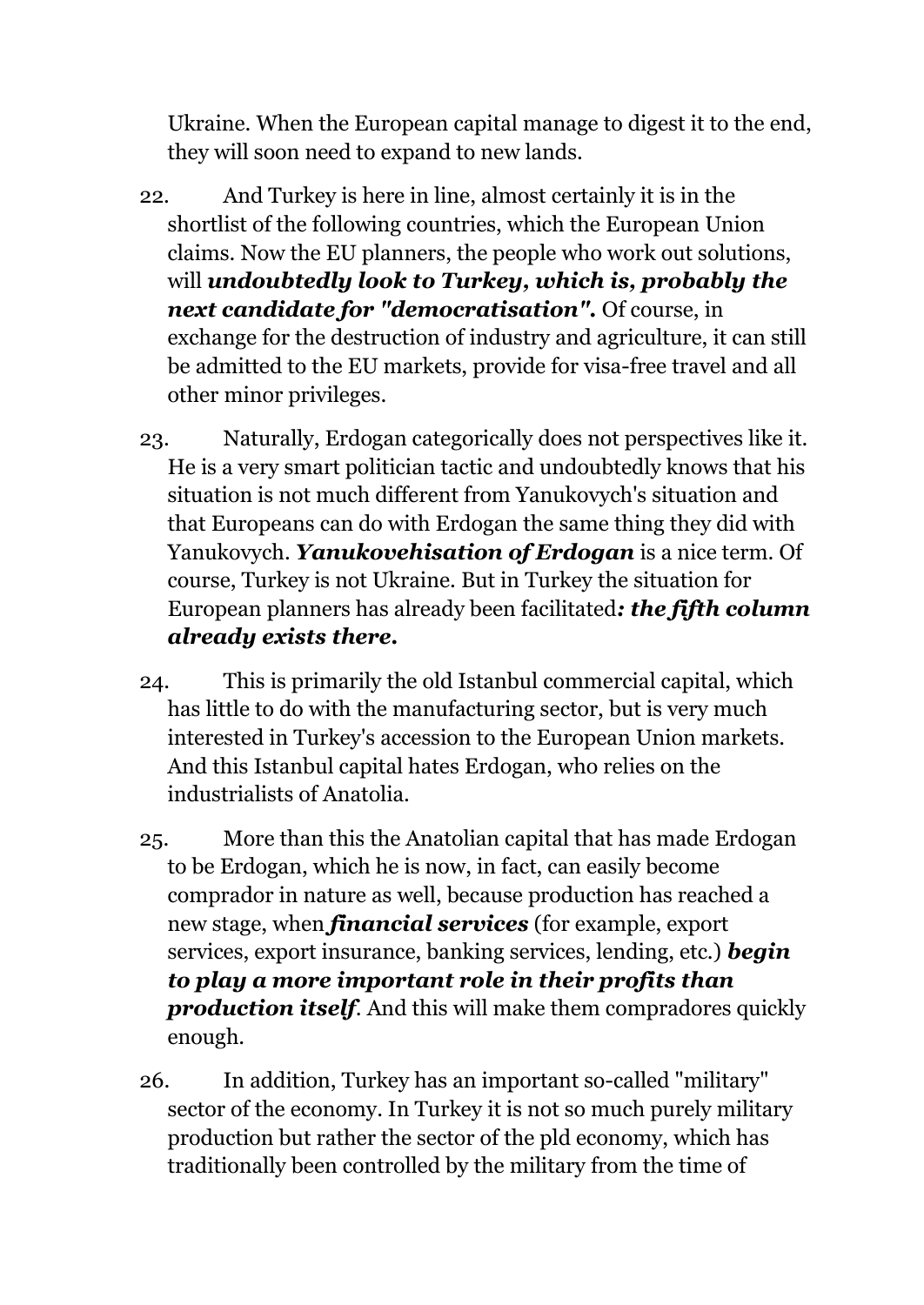Ataturk, and in some senses from the times before the First World War. This is primarily heavy and mining industry, to some extent, shipbuilding and similar industries. After the purges against Gulenists that Erdogan arranged after the fail of military coup d'etat, the people of European orientation, *the traditional supporters of improving relations with Europe, dominate the army.* And they can very well support those people who want to turn Erdogan into Turkish Yanukovich.

- 27. Even now according to the polls we see that Erdogan can hardy rely on support of 50% of Turks. Gazi and Taksim stories as well as the hostilities against Kurds show that the people in Turkey are getting more militant.
- 28. We empirically have noticed that recently the EU (and probably the USA) has drastically increased financing of different types of NGOs in Turkey and flocks of Western human rights defenders, ecologists, feminists, police consultants etc got money to travel across Turkey - which is very much alike situation in the Ukraine before 2014 coup.
- 29. We may say that Erdogan is not Yanukovich, that he by personal qualities far over-exceeds the overthrown Ukrainian president. But after all, there is the aftermath effect, because Yanukovich, who after the first Maidan managed to organize his supporters, won both the presidential and parliamentary elections in Ukraine, certainly deserved some respect. And many in 2012- 2013 considered it absolutely impossible to overthrow Yanukovych in the same way as it now seems extremely improbable (not to say absolutely impossible) to overthrow Erdogan. *The EU-USA political machine has showed many times that it knows how to overthrow popular presidents in other countries.*
- 30. On the other hand, Erdogan has already mastered the sad experience of Yanukovych, the various overthrown Balkan leaders, he is stronger, he has many trumps, one of which is the improvement of relations with Russia. Erdogan, of course, clearly understood that Yanukovych's attempts to sit on two chairs, to be nice to both the European Union and Russia, led him eventually to a shameful collapse.